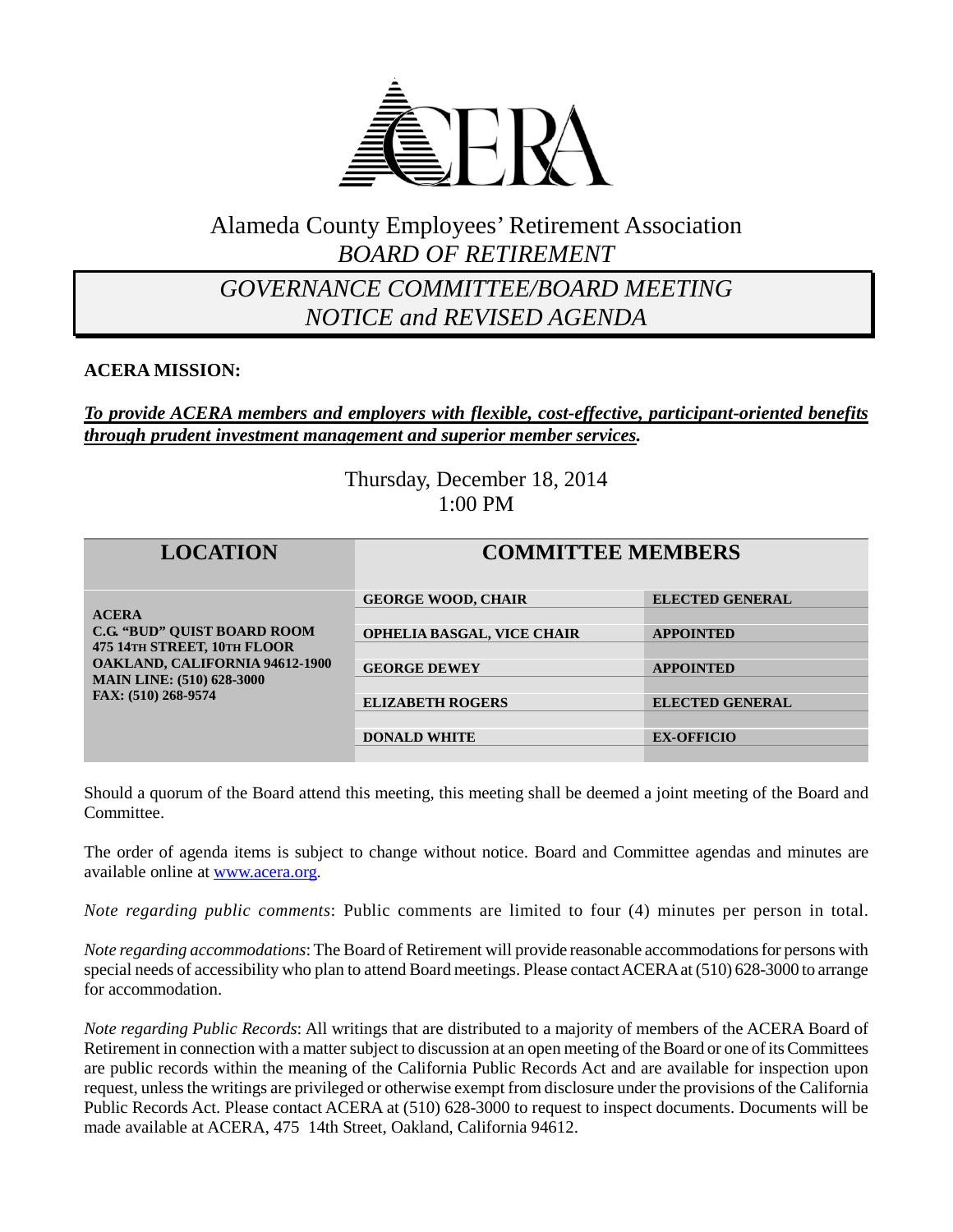# *GOVERNANCE COMMITTEE/BOARD MEETING*

**NOTICE and REVISED AGENDA, Page 2 of 3 – Thursday, December 18, 2014**

#### **Call to Order:** 1:00 PM

#### **Action Items: Matters for Discussion and Possible Motion by the Committee**

- **1. Review, Discussion and Possible Motion to Adopt Amendments, if any, and review and affirm the Retiree Payroll Deduction and Assignment of Benefit Policy**
	- Recommendation The Governance Committee advises the Board of Retirement that it finds the content of the Retiree Payroll Deduction and Assignment of Benefit Policy is appropriate and continues to meet the needs of ACERA and should be affirmed **with** revisions as recommended by Staff.

– Lori Schnall

#### **2. Review, Discussion and Possible Motion to Adopt Amendments, if any, and review and affirm the Trustee Communications Policy**

■ Recommendation – The Governance Committee advises the Board of Retirement that it finds the content of the Trustee Communications Policy is appropriate and continues to meet the needs of ACERA and should be affirmed **without** revisions as recommended by Staff.

– Lori Schnall

#### **3. Review, Discussion, and Possible Motion to Adopt the Amendments, if any, and review and affirm the Record Retention Policy and Schedule**

■ Recommendation – The Governance Committee advises the Board of Retirement that it finds the content of the Record Retention Policy and Schedule is appropriate and continues to meet the needs of ACERA and should be affirmed **with** revisions as recommended by Staff.

– Lori Schnall

#### **4. Review, Discussion, and Possible Motion to Adopt the Amendments, if any, and review and affirm the ACERA Electronic Tablet Usage Policy**

■ Recommendation – The Governance Committee advises the Board of Retirement that it finds the content of the ACERA Electronic Tablet Usage Policy is appropriate and continues to meet the needs of ACERA and should be affirmed **without** revisions as recommended by Staff.

– Lori Schnall